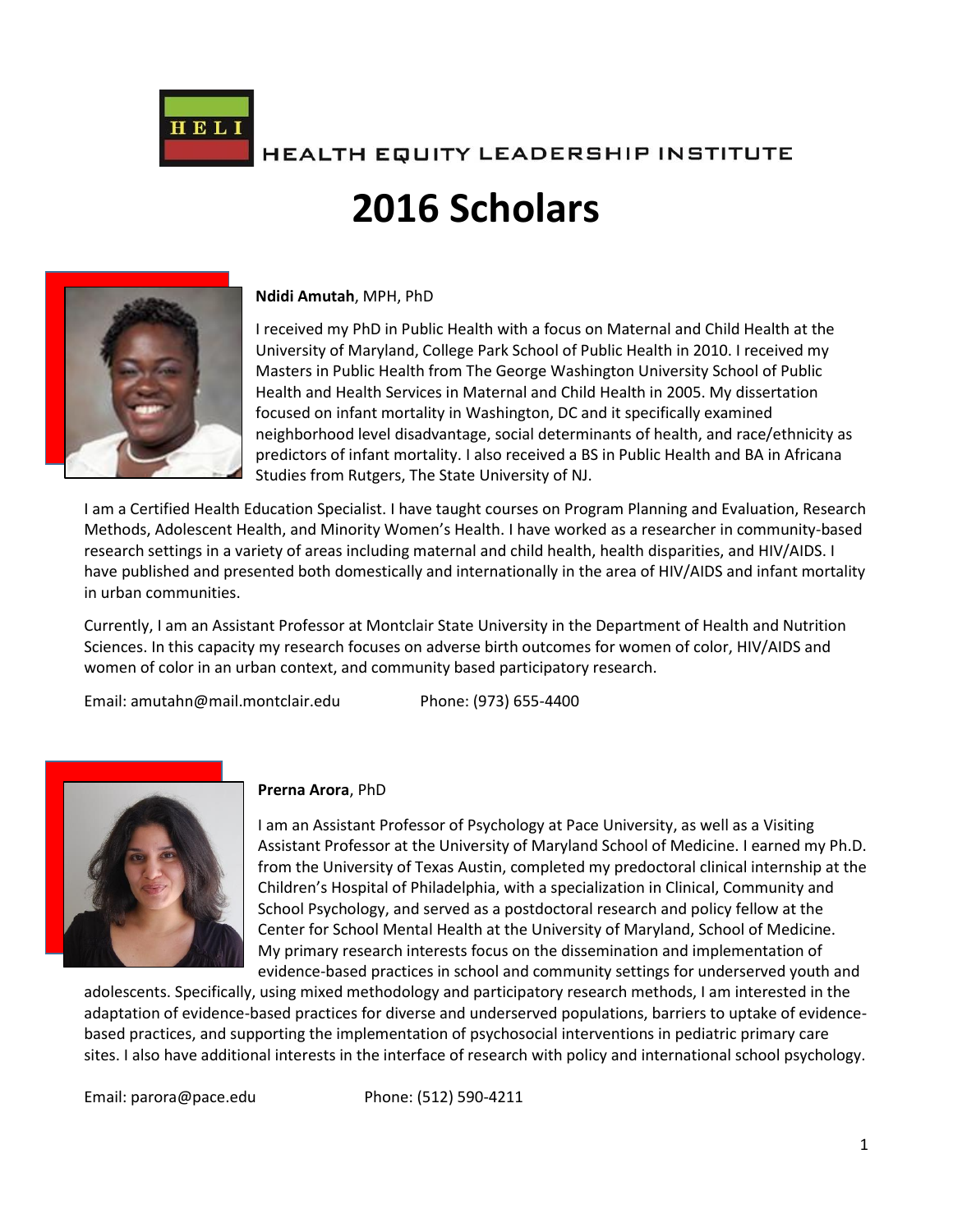

#### **Fawn Cothran**, MSN, PhD

My clinical work with older adults in long term care and community-based care transitions, informed my research in dementia caregiving in the African American community. African American dementia caregivers spend more time as caregivers, are less likely to use formalized community resources, and are less likely to institutionalize loved ones where the burden of caregiving may be disproportionately higher.

The long term goals of my program of research are to develop and test culturally tailored behavioral interventions for African American dementia caregivers to promote healthy physical/mental well-being and enhance their loved ones quality of life. My work is interdisciplinary and I collaborate with experts in social work, psychology, preventive medicine, religion, nursing science, and community stakeholders.

I serves as chair for both the Rush Nursing Center for Aging and Health and the subcommittee of the Faith Based Community Engaged Research Network. My primary teaching responsibilities are in the graduate entry to master's program and the Adult-Gerontological DNP Specialty program.

Email: [fawn\\_cothran@rush.edu](mailto:fawn_cothran@rush.edu) Phone: (312) 563-7525



#### **Helena Dagadu**, PhD, MPH

I am the Inaugural Endowed Assistant Professor of Sociology at Loyola University Chicago. I earned my doctorate in Medical Sociology from Vanderbilt University. My graduate work was supported by a Fellowship from the Robert Wood Johnson Foundation. I obtained my Master of Public Health in Global Health Policy from The George Washington University. My research interrogates how African immigration contributes to the growing diversity within the U.S. black population and the consequences this has for measuring, understanding, and responding to racial/ethnic

health disparities. My current projects focus on disparities in chronic non-communicable disease patterns among blacks in two contexts: the U.S. and Ghana. I hope findings from my work will inform the development and implementation of social policies and interventions that seek to promote health equity domestically as well as globally.

Email: [hdagadu@luc.edu](mailto:hdagadu@luc.edu) Phone: (240) 723-6911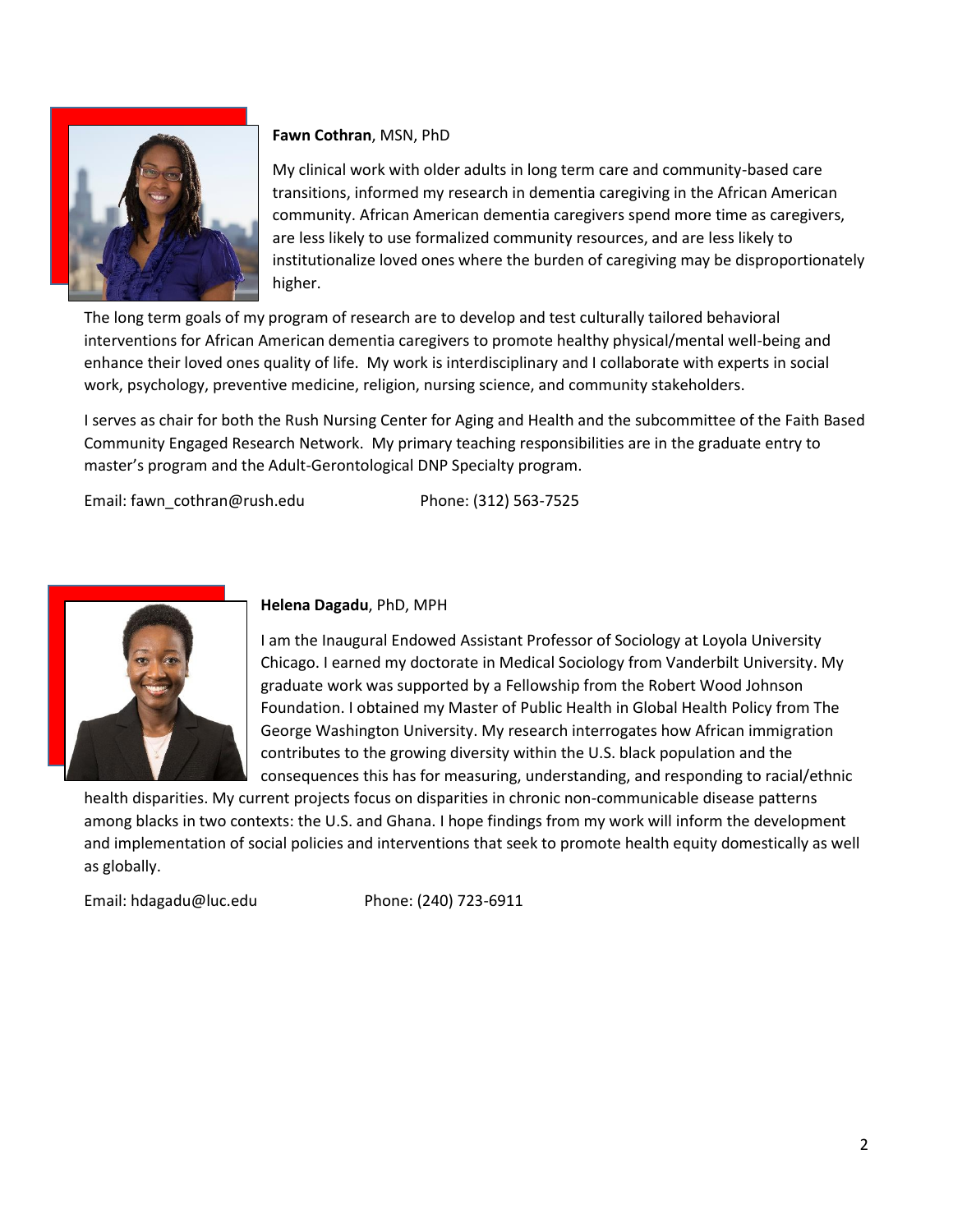

#### **Kia L. Davis**, ScD, MPH

I am a Postdoctoral Fellow in the Cancer Health Disparities Training Program at the University of North Carolina, Chapel Hill where my research interests are social determinants of health inequity, chronic stress, and cancer risk factors. I'm particularly interested in identifying structural factors that pattern stress and chronic disease risk (obesity, smoking, etc.) in African-American communities. I'm currently conducting a pilot project examining the impact of stress, discrimination, and low-wage work on the health of child care workers. I received my doctorate in social epidemiology from the

Harvard T.H. Chan School of Public Health. My dissertation work examined the relationship between socioeconomic status (education, income, car ownership), chronic stressors (financial hardship, factors in the neighborhood environment, etc.) and smoking and obesity among low-income housing residents in the Boston metropolitan area.

Email: [KiaDavis@unc.edu](mailto:KiaDavis@unc.edu) Phone: (919) 966-9334



## **Oscar Gil-Garcia**, MA, PhD

I am currently Assistant Professor in the Department of Human Development at Binghamton University, State University of New York. I completed my Sociology Ph.D. at the University of California at Santa Barbara, with a doctoral emphasis on Feminist Studies. I received a Chancellor's Postdoctoral Fellowship, and engaged in health disparities training in the Department of Anthropology at the University of California, Los Angeles. My past and current work has involved the use of Community Based

Participatory Research (CBPR) in La Gloria, the largest settlement (pop. 3,500) of indigenous Guatemalan refugees in Chiapas, Mexico. I also conducted research with La Gloria kin living in Los Angeles, California.

My scholarship is linked by three interrelated strands of research: First, my work integrates theories of race and gender to understand how the conditional cash transfer program *Prospera* – a state run development program framed as promoting gender equality – impacts gender power relations, reproductive health, and poverty among recipient families in Chiapas, Mexico. A second strand explores how weak development policies by the Mexican state undermine post reconstruction efforts by indigenous Guatemalan refugees that propel ongoing international migration to the U.S. A third strand explores how race, class, and gender shape barriers to the incorporation of La Gloria migrant kin in the U.S. that include legalization and labor exploitation in the garment industry of Los Angeles, California. In 2016, I will begin a follow-up study with 39 La Gloria residents who remain stateless in Mexico to explore how undocumented legal status may impact subjects' long-term health. Along with my ongoing fieldwork, I am also working with colleagues in developing a research agenda to address the health disparities of children and families who have been impacted by anti-immigrant policies in the U.S.

Email: [oscargil-garcia@depauw.edu](mailto:oscargil-garcia@depauw.edu) Phone: (805) 451-1724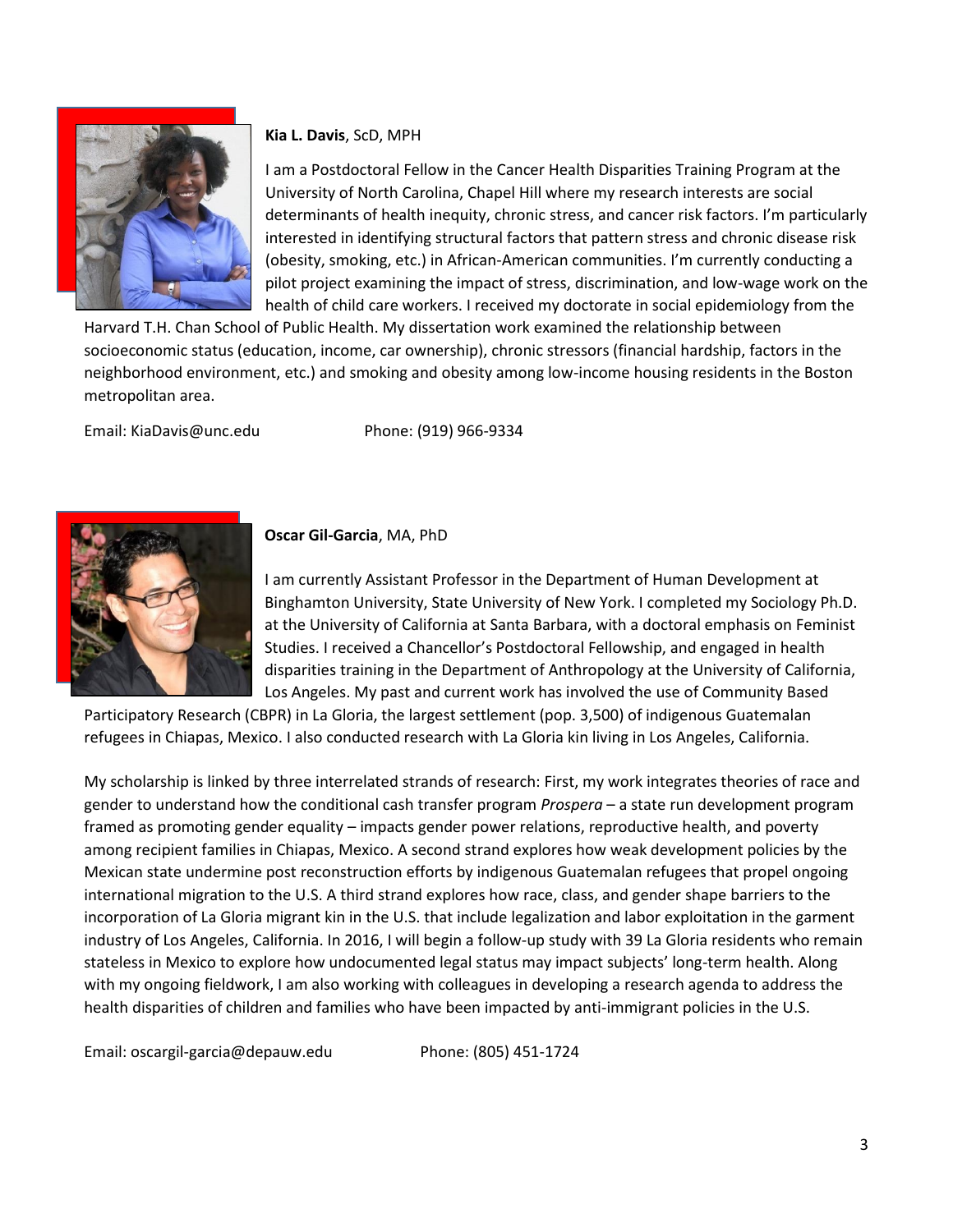

# **Stephanie Grutzmacher**, PhD

I am Assistant Professor in the College of Public Health and Human Sciences at Oregon State University. I have conducted training programs with women in Afghanistan to improve family food security and dietary quality through backyard gardening. I served as a faculty advisor for Public Health without Borders and the University of Maryland Alternative Breaks program, fostering experiential service learning experiences for undergraduate students in the areas of health and development.

My work focuses on food security, nutrition literacy and the development and evaluation of family, school and community-based nutrition education programs for low-income populations.

Email: [stephanie.grutzmacher@oregonstate.edu](mailto:stephanie.grutzmacher@oregonstate.edu) Phone: (301) 908-0779



## **Kimberly Hudson**, MSW, PhD

I am currently Assistant Professor/Faculty Fellow at NYU's Silver School of Social Work. My primary areas of interest include: attributions and ideas of health and wellbeing in LGBTQ communities; how these ideas intersect with and across race, gender, sexuality, and socioeconomic status; and how they are expressed, and transformed, through narratives and counter-narratives.

My research is grounded in critical frameworks and draws upon a variety of methods, including survey, interview, and visual approaches. My practice background is in

intergroup dialogue facilitation and training in communities and universities, addressing issues related to race (racism/nativism) and gender and sexuality (heterosexism/cisgenderism). I hold a Master of Social Work (MSW) degree from the University of Michigan and a PhD in Social Welfare from the University of Washington.

Email: [kimberly.hudson@nyu.edu](mailto:kimberly.hudson@nyu.edu) Phone: (212) 998-5935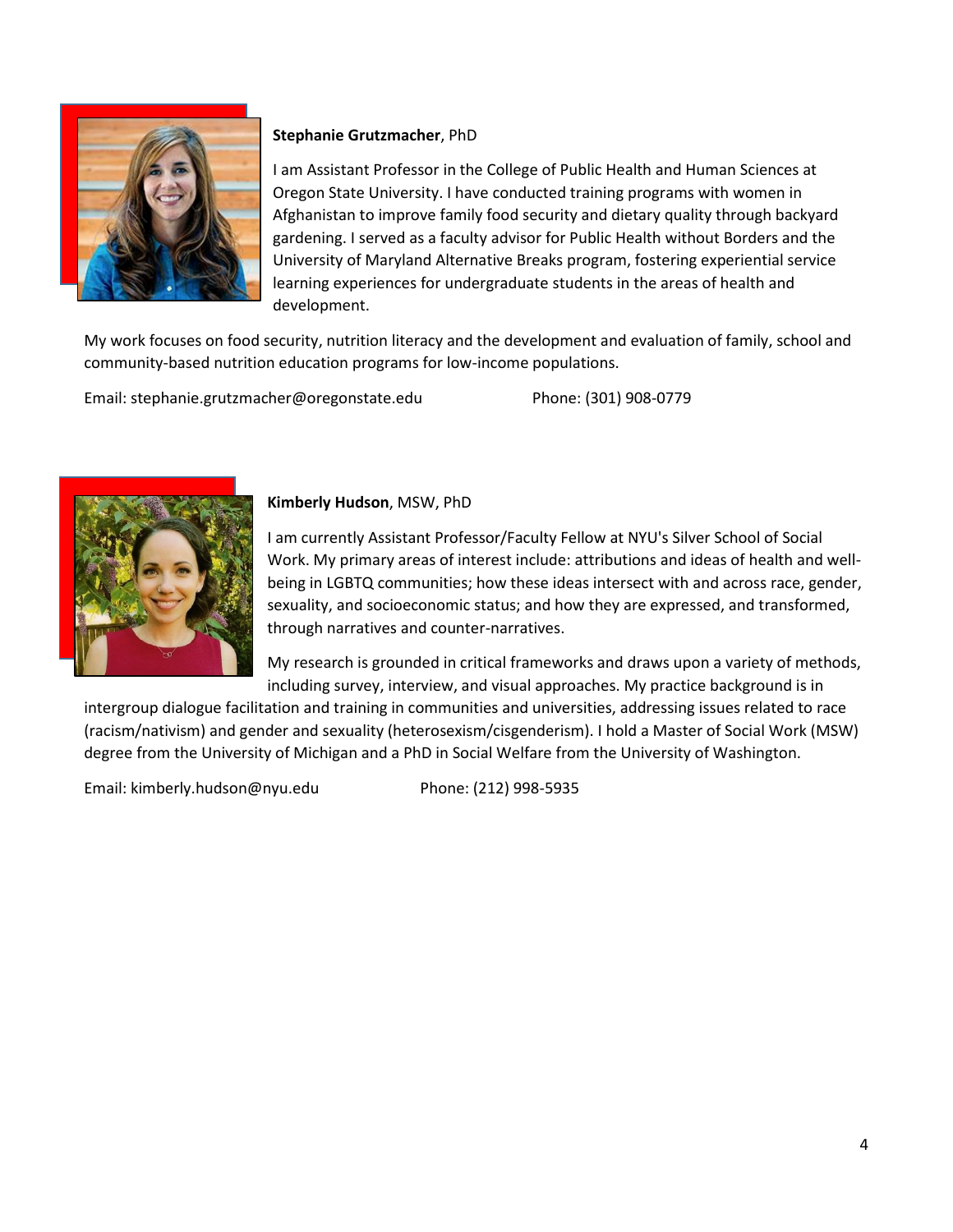

#### **Tourette Jackson**, DrPH, MPH

I am an instructor and academic primary care research fellow in the Institute for Health and Society and a trainee in the Faculty Development Master Educator Training Program at the Medical College of Wisconsin (MCW). I am also Co-director of the MCW online-MPH Principles of Epidemiology course. My research centers on the surveillance of chronic disease disparities and reducing disparities among underserved adult civilian and military populations. My current quantitative research leverages a nationally representative dataset to develop a causal inference pathway

to detect the effect of social support on selected diabetes measures. I am currently developing a complementary qualitative component, which is a community collaborative to design a community-based diabetes self-management education and support intervention. The goal of this research is to improve the equity of diabetes care and diabetes self-management among vulnerable adult civilian and military populations with Type 2 diabetes within primary care settings. Prior to joining MCW I held numerous positions in the federal and private sectors in support of the Department of Defense and Military Health System. I completed my undergraduate studies in biological sciences at the University of Tennessee-Knoxville, and Master of Public Health and Doctorate of Public Health degrees in Health Services Management at the University of Kentucky. As an educator and researcher, my work bridges military healthcare, the private sector, academic medicine, and public health to advance global health equity.

Email: [tojackson@mcw.edu](mailto:tojackson@mcw.edu) Phone: (414) 955-5872



## **Devlon Jackson**, PhD, MPH

I am currently a Study Coordinator at the Maryland Center for Health Equity at the University of Maryland (M-CHE). I earned my PhD in Communications and Culture from Howard University, Masters of Public Health degree from Florida International University, and a Bachelor of Arts degree in Organizational Communications from the University of Central Florida. My research interests include assessing how telehealth (e.g. mobile health) modalities impact African American's medical decision-making within and outside of the clinical care setting. My interests in communication

inequalities and health disparities stems from over 10 years of public health research and practice experience that has served diverse populations, including underserved racial/ethnic populations within the areas of HIV/AIDS prevention and care, and cancer control. Prior to joining the M-CHE, I was a Cancer Research Training Award Postdoctoral Fellow and Health Communication Intern in the Health Communication and Informatics Research Branch (HCIRB) within the Behavioral Research Program (BRP) of Division of Cancer Control and Population Sciences (DCCPS) at the National Institutes of Health's National Cancer Institute.

Email: [djacks04@umd.edu](mailto:djacks04@umd.edu) Phone: (301) 405-1464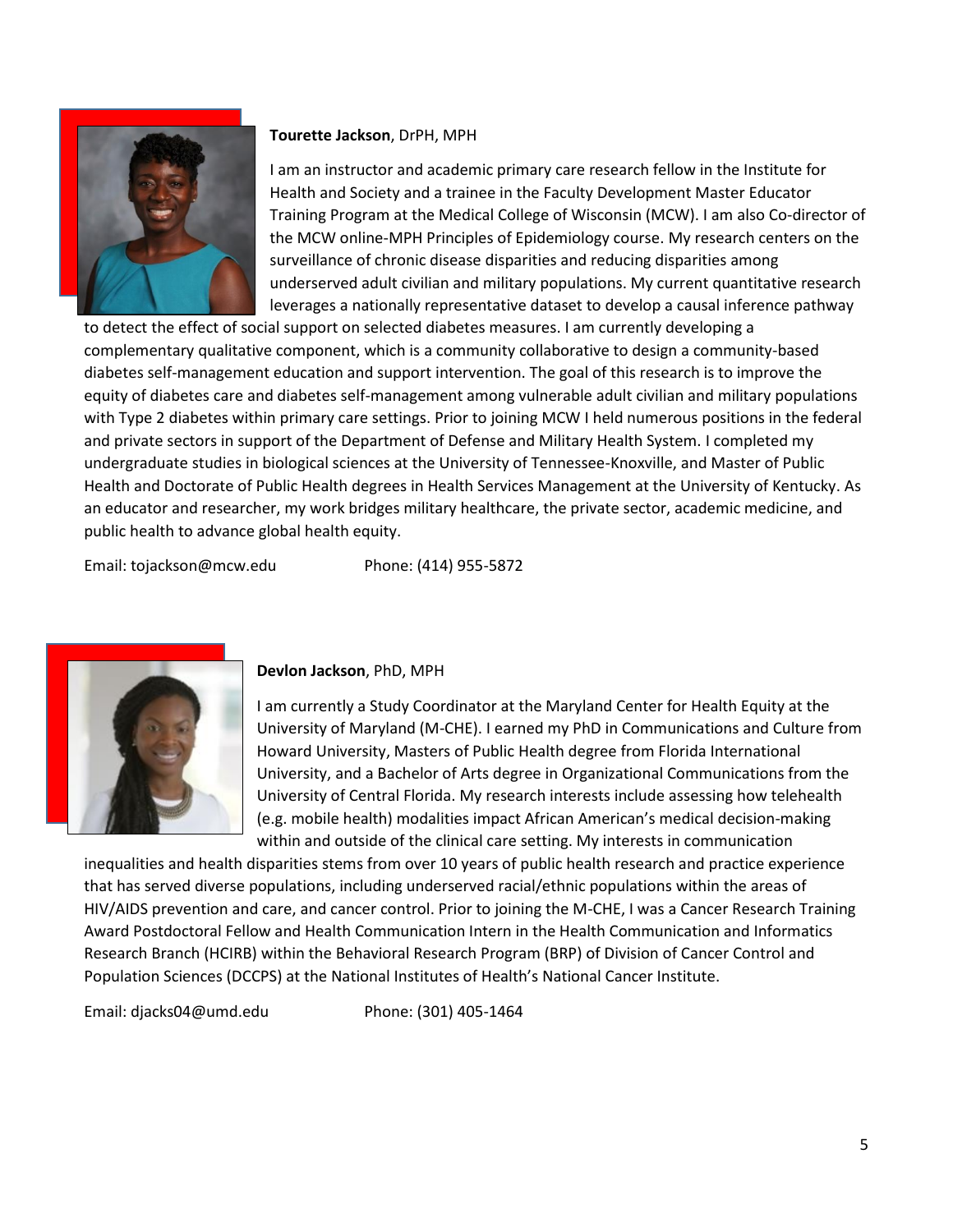

## **Francoise Knox-Kazimierczuk**, MS, PhD

I am an Assistant Professor of Health Science at Northern Kentucky University, where I am in the process of developing an accelerated dietetics program. I began my academic career at Concordia University in Chicago, with a double major in exercise science and psychology. Upon completion of my bachelors I went on to earn a master's degree in Kinesiology and Health from Illinois State University with a focus in exercise physiology and athletic training. I also hold master's degrees in dietetics and chemistry. I completed an interdisciplinary Ph.D. in Educational Leadership and

Health Promotion with an emphasis in cultural studies. In my research, I merge critical race theories with health promotion theories to contextualize and interrogate the intersections of race, class, gender, and sexuality as it relates to health. My research focus is to better understand how race, class, and gender intersect to inform health behaviors and thus chronic disease outcomes and to gain insights into how to develop culturally tailored interventions, which consider racial identity.

Email: [knoxf1@nku.edu](mailto:knoxf1@nku.edu) Phone: (859) 572-6581



## **Saria Lofton**, PhD

I am a post-doctoral research associate at the University of Illinois at Chicago in the College of Nursing. I am interested in the influences of maternal child feeding practices on eating behaviors in early adolescent Black youth. I seek to develop a parent-child intervention to improve dietary habits in early adolescent Black youth and their families.

Email[: slofto4@uic.edu](mailto:slofto4@uic.edu) Phone: (708) 691-2571



## **Kajua Lor**, PharmD, BCACP

I am Associate Professor and Research Director at Touro University California College of Pharmacy. I am a board certified ambulatory care pharmacist. I am a Native Hmong speaker with proficiency in Spanish. I am a clinical pharmacy specialist at Ole Health, a federally qualified health care center serving an underserved population. The American Pharmacist Association noted my unique consultation skills and I was selected as the One-to-One Patient Counseling Recognition Awardee. My public health research interests include medication adherence, medication therapy management, patient

activation measures, and vaccinations. I was selected as a Programs to Increase Diversity among Individuals Engaged in Health-Related Research (PRIDE) Scholar in 2012 and completed extensive research training at Columbia University.

Email: [Kajua.Lor@tu.edu](mailto:Kajua.Lor@tu.edu) Phone: (920) 257-6498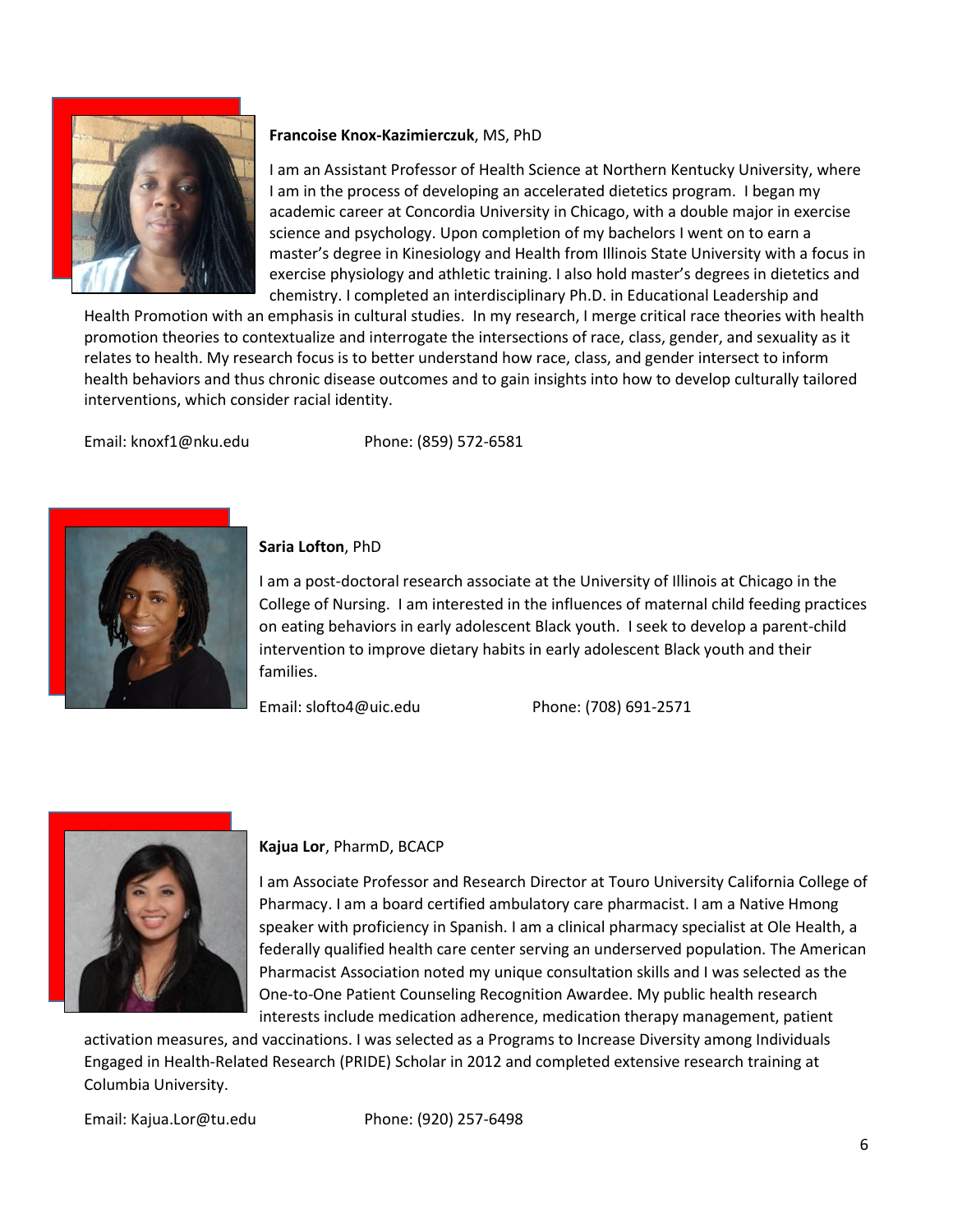

# **Ashley Munger**, PhD

I am an Assistant Professor in the Department of Child and Family Studies at California State University, Los Angeles. I received my PhD in Family Science from the University of Maryland, College Park School of Public Health. My research primarily focuses on the ways in which stressors related to economic hardship influence child and family health and wellbeing. More recently, I have focused on the physical health of children and families, particularly concerning healthy eating and household food security, and the role of family relationships in these areas.

Email: [amunger@calstatela.edu](mailto:amunger@calstatela.edu) Phone: (330) 397-6001



## **Olihe Okoro**, PhD, MPH

I am an Assistant Professor of Social and Administrative Pharmacy at the College of Pharmacy, University of Minnesota (Duluth Campus). My areas of interests include health disparities affecting Minority and underserved populations; social and behavioral factors influencing healthcare services utilization and medication adherence; patient reported health outcomes; and cultural competency in providerpatient interactions. In conducting research, I have worked with various healthcare disciplines and non-medical stakeholders (administrators, communities, and patients).

I am a strong advocate of inter-disciplinary collaborative efforts and community/patient-based participatory approaches where applicable.

Email: [ookoro@d.umn.edu](mailto:ookoro@d.umn.edu) Phone: (218) 726-6036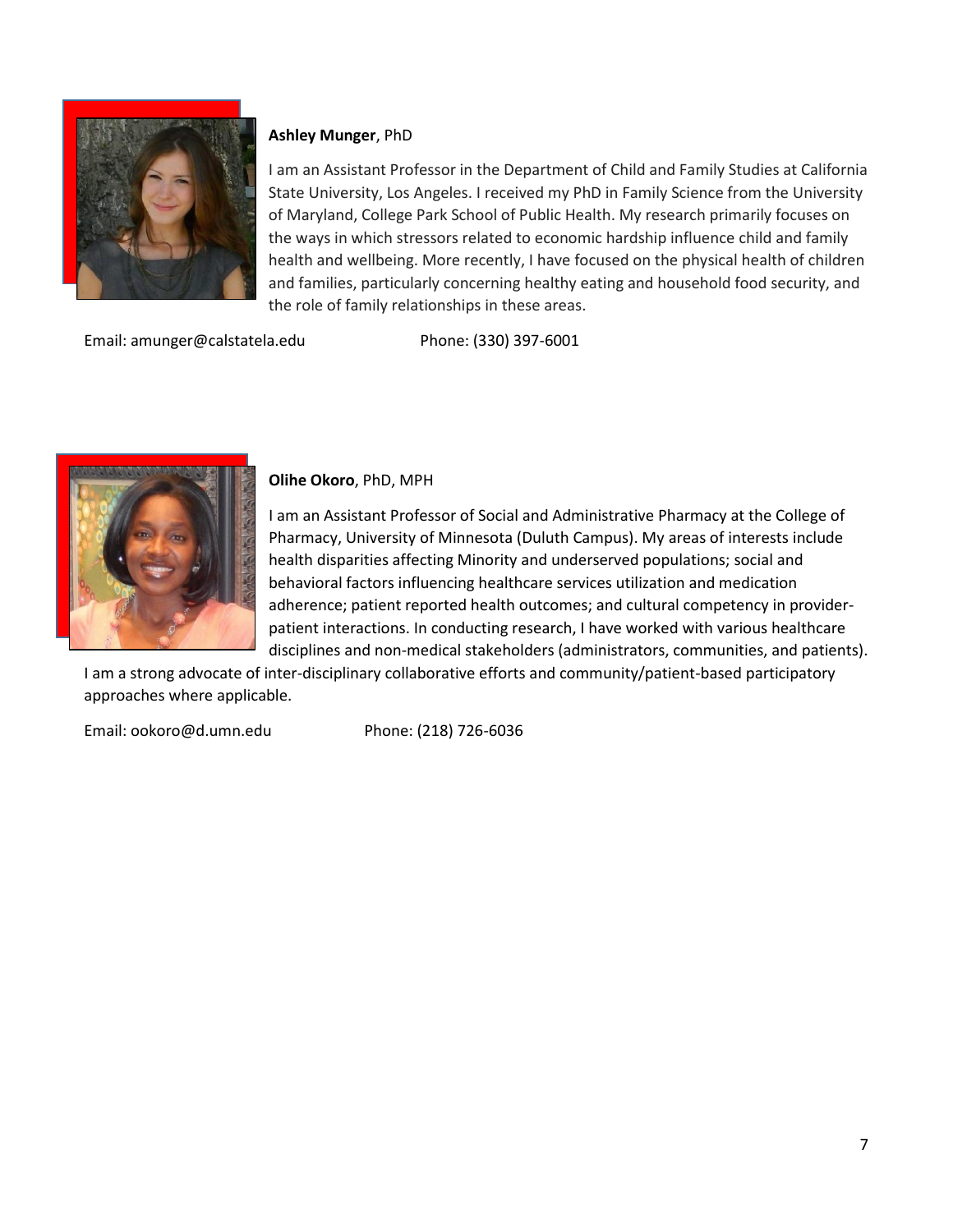

#### **Lesliam Quiros-Alcala**, PhD, MS

I am an Assistant Professor at the University of Maryland School of Public Health in the Maryland Institute of Applied Environmental Health. I am also Affiliate faculty in the Department of Epidemiology and Biostatistics. I earned my B.S. in Biomedical Engineering and my M.Sc. in Safety Engineering/Industrial Hygiene from Texas A&M University. I obtained my PhD in Environmental Health Sciences from the University of California at Berkeley where my doctoral work was supported by an EPA STAR Fellowship and focused on evaluating indoor environmental exposures among lowincome Latino urban and farmworker children, validating a biomarker of pesticide

exposure, and investigating the effects of pesticides on farmworker children's autonomic nervous system. My research focuses on children's environmental health and, more broadly, assessing environmental exposures and their potential health effects in highly vulnerable populations including mothers, children, lowincome/underserved/minority communities, and occupational populations. I also seek to take my research a step further and design and implement culturally-relevant interventions to mitigate environmental exposures and minimize the risk of potential adverse health outcomes in these populations.

Email: [lquiros@umd.edu](mailto:lquiros@umd.edu) Phone (510) 684-8166



populations.

Email: [kreilly3@health.nyc.gov](mailto:kreilly3@health.nyc.gov) Phone: (347) 396-7755

**Katie Reilly**, PhD, MPH

I am a Research Analyst in the Bureau of Epidemiology Services at the New York City Department of Health and Mental Hygiene (DOHMH) and work jointly with the Center for Innovation through Data Intelligence (CIDI), an inter-agency data analytics and policy team for the Office of the Deputy Mayor of Health and Human Services. I am the primary project manager for mutually beneficial initiatives between DOHMH and CIDI. I have spent many years studying behavioral risk for HIV and in my current position, I am studying health outcomes of homeless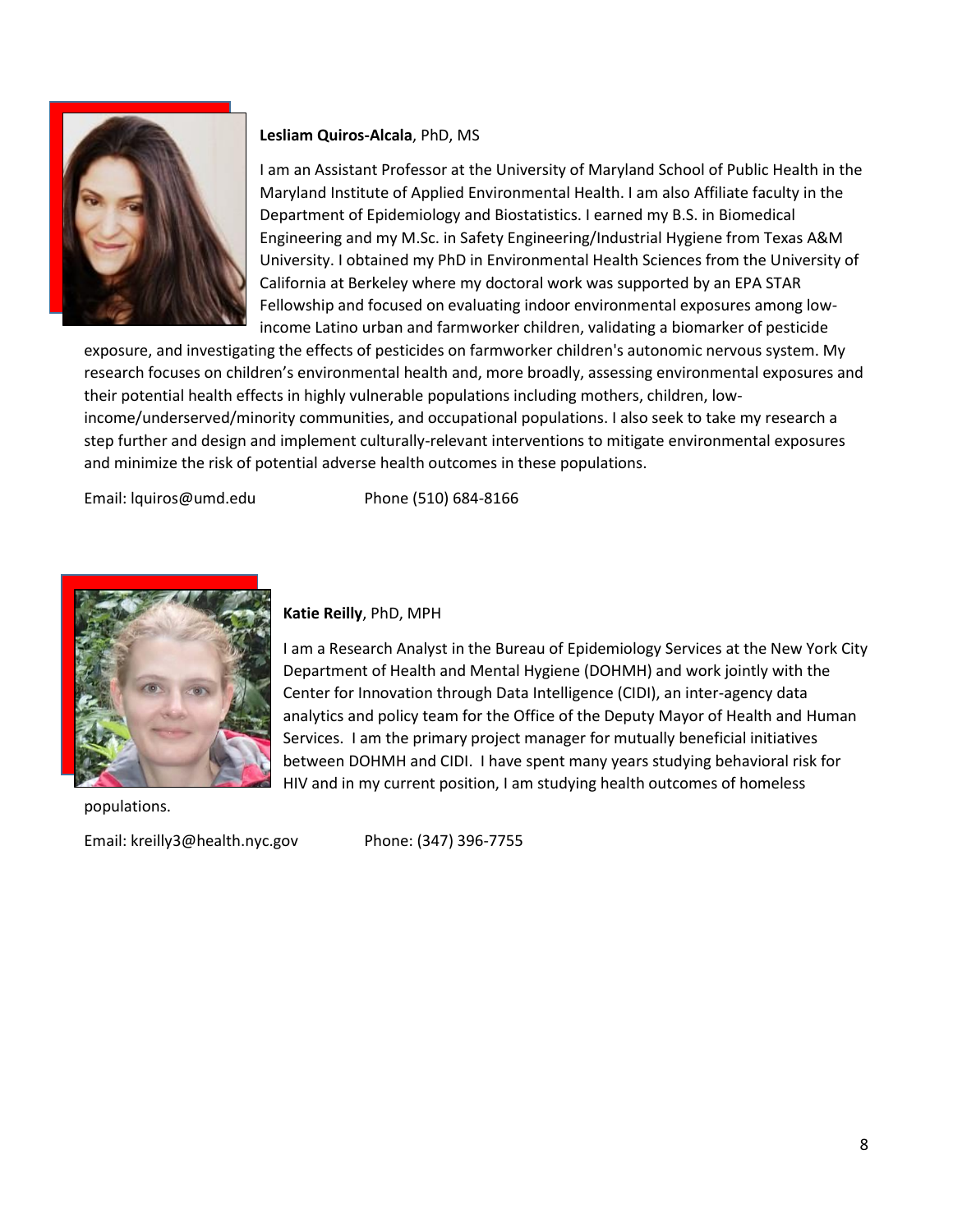

# **Charles R. Rogers**, PhD, CHES

Currently, I am an Assistant Professor in the Health Disparities Division of the Department of Family Medicine & Community Health at the University of Minnesota (UMN) Medical School. Recently, I completed an National Cancer Institute-funded postdoctoral fellowship with the Cancer-Related Health Disparities Education & Career Development Program at the UMN, which trains its scholars to develop and evaluate interventions to reduce cancer-related inequities among disadvantaged populations in both clinical and population settings, using a Community-Based Participatory Research (CBPR) framework.

In regards to my academic training, I (1) obtained a B.S. in Applied Mathematics with an Accounting minor from North Carolina State University, (2) continued my education with a M.S. in Applied Statistics from Kennesaw State University, and (3) followed this with a Ph.D. in Health Education from Texas A&M University. Yet, this training has not permitted me to expand my research expertise in evaluating and informing policy prevention frameworks that positively impact population health. Thus, I am currently completing an MPH from the UMN focusing on Public Health Administration & Policy.

As an emerging leader of the cancer prevention & control research workforce, I have supplemented my academic training with 15<sup>+</sup> extensive research projects across the U.S. and East Africa over the past 12 years. As a transnational researcher and Certified Health Education Specialist (CHES), my research foci include colorectal cancer prevention and control, men's health disparities, behavioral & community-based interventions, health policy, and survey methodology.

Email: [crrogers@umn.edu](mailto:crrogers@umn.edu) Phone: (612) 626-3894



## **Ninive Sanchez**, MSW, MS, PhD

I am an Assistant Professor of Social Work in the College of Human Environmental Sciences at the University of Missouri-Columbia. I received my PhD in Social Work and Psychology from the University of Michigan. My research aims to 1) understand the sociodeterminants of health that contribute to chronic disease, and 2) inform culturally sensitive interventions to prevent and manage chronic disease, particularly among racial and ethnic minorities and groups with low socioeconomic status. My current research examines the psychosocial experiences of adolescents and women with polycystic ovary syndrome; a chronic condition that increases one's risk of developing type 2 diabetes, infertility, cardiovascular disease, and depression. In

addition, I teach courses in research methods and social and economic justice, and I enjoy working with students to help them achieve their academic and professional goals. I am currently conducting research on how fostering metacognition, or the process of becoming aware of one's own thought processes, can facilitate student learning and writing about social and economic justice.

Email: [sanchezni@missouri.edu](mailto:sanchezni@missouri.edu) Phone: (734) 757-0436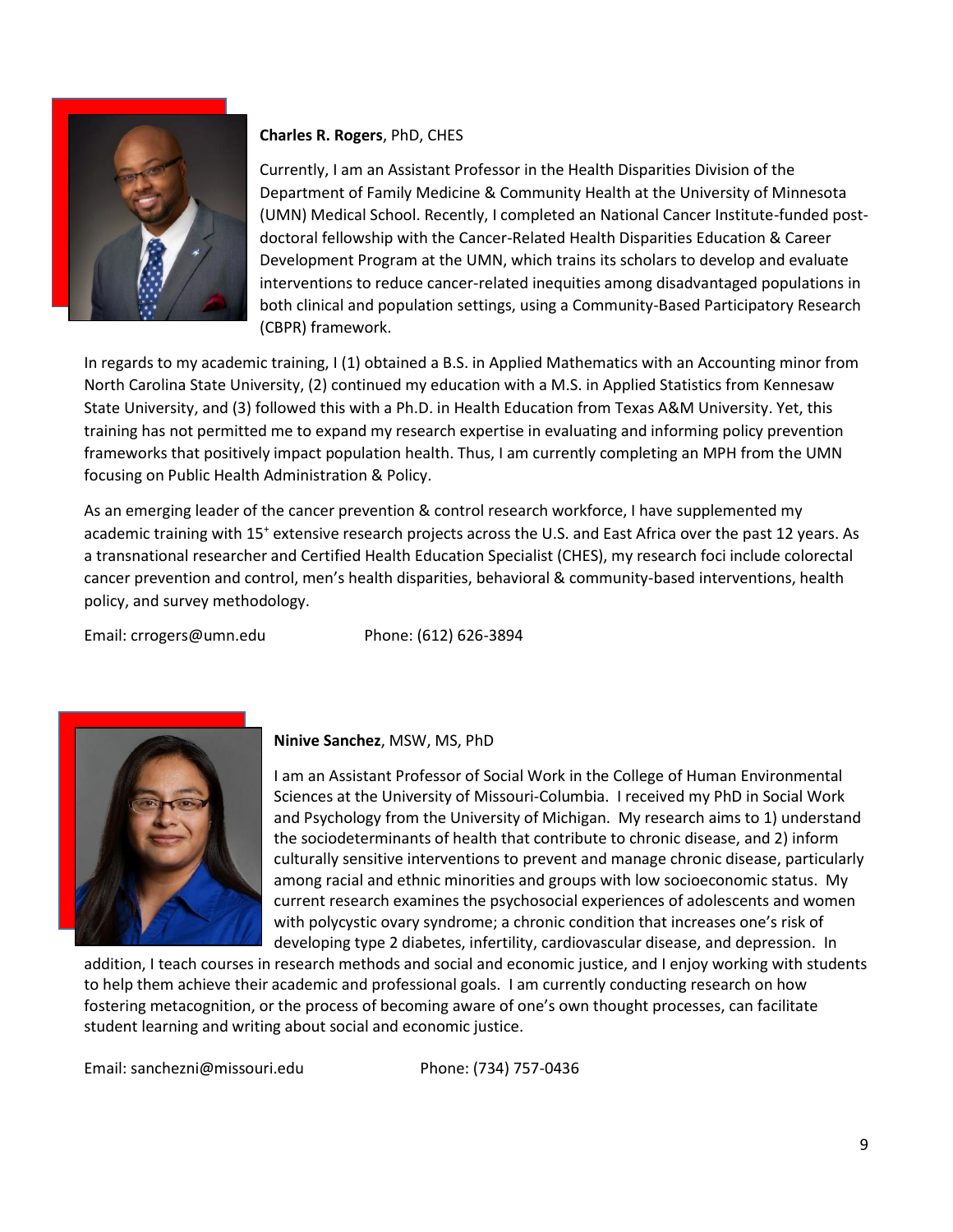

#### **Nicholas B. Schmuhl**, PhD

I am a communications specialist and researcher in the University of Wisconsin-Madison Department of Obstetrics and Gynecology. I received my doctorate in Mass Communication, with an emphasis on health communication, from the UW-Madison School of Journalism and Mass Communication. While I am trained in the areas of mass media effects, psychology of the media audience, and public opinion of health and science issues, my current focus is on communication between healthcare

systems, providers, patients, and the public, and how different communication strategies affect knowledge, access, and outcomes of healthcare. Some recent topics of focus are human papillomavirus (HPV) vaccination, reproductive health and contraception, CenteringPregnancy (group prenatal care), and health disparities. I have a growing interest in community-based and patient-centered outcomes research, and look forward to developing my repertoire in those areas.

Email: [nbschmuhl@wisc.edu](mailto:nbschmuhl@wisc.edu) Phone: (920) 728-3304



#### **Alvin Thomas, MS, PhD**

I am an Assistant Professor, and Co-Director of the Center for Excellence in Diversity at Palo Alto University, in Palo Alto California. A graduate of Morehouse College, I completed my doctoral education in Clinical Psychology at University of Michigan, Ann Arbor. I subsequently held a 2-year position as a Clinical Child Psychology Postdoctoral Fellow in the Department of Psychiatry at the University of Michigan. I investigate risk and protective factors for African American boys who are situated in conditions that imperil them toward negative outcomes including youth violence and suicide. This is

closely related to my overall interest in ethnic identity, father-son relationships, and mental health in men and boys. My current work explores training gaps in diversity training specifically related to father (nonresident) involvement in service provision to their children. My work has clinical and primary intervention implications focusing on the resilience of African American boys as well as the family unit, in the face of under-resourced neighborhood context. I have received numerous awards including the Rackham International Student Fellowship, Patricia Gurin Research Award, Center for the Education of Women Award, and the Rackham Graduate Student Research Grant. I am also an alumni fellow of the prestigious International Max Planck Research School on the Life Course and have presented my research at conferences across the US, the Bahamas, the Caribbean, Switzerland and Germany.

Email: [athomas@paloaltou.edu](mailto:athomas@paloaltou.edu) Phone: (734) 680-9929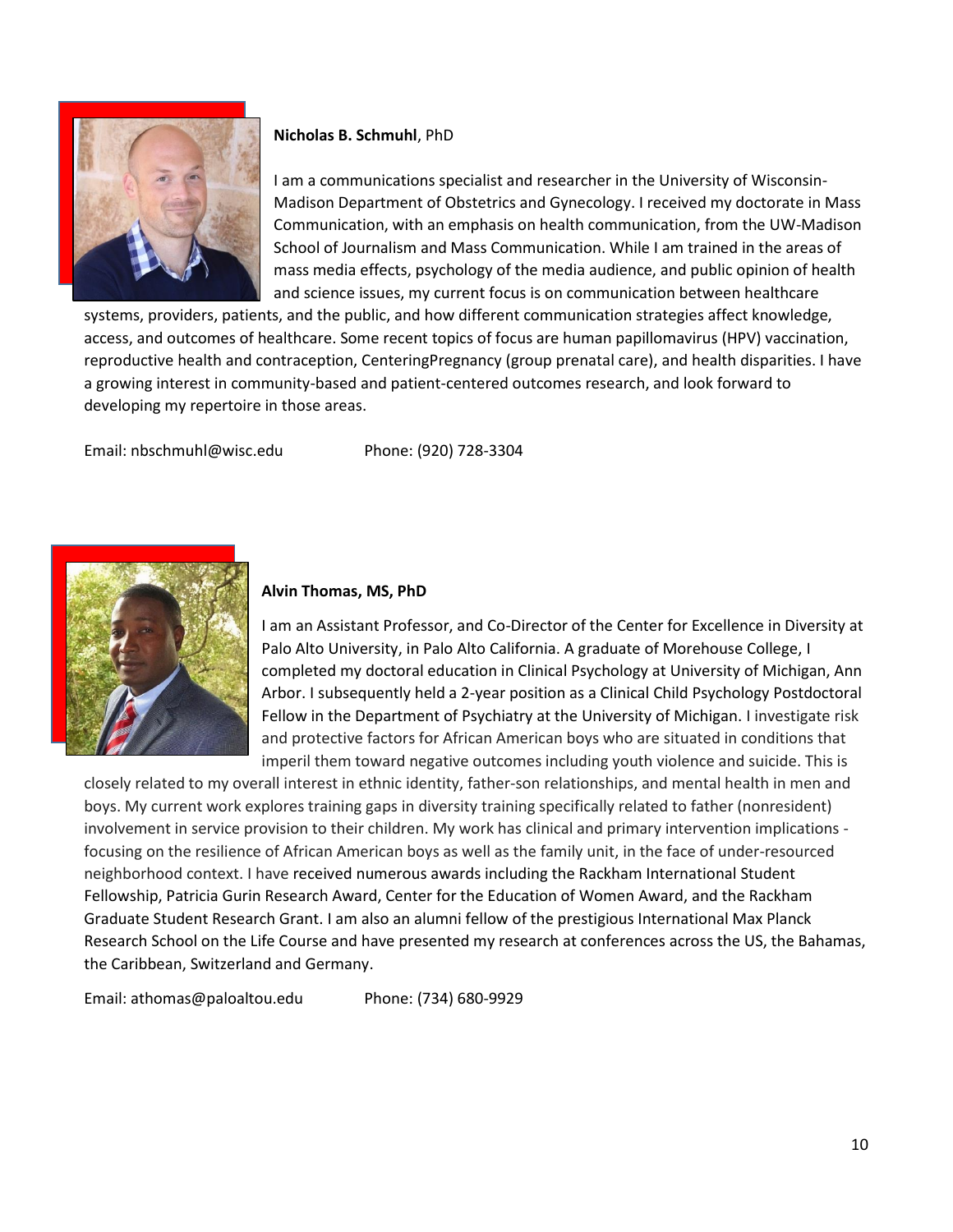

# **H. Shellae Versey**, MPH, MS, PhD

I am a social psychologist and health researcher, and my interests focus on questions at the intersection of social determinants of health and an aging society. I have also developed a line of research that seeks to understand motivations and expressions of giving, activism and community involvement among women. My research spans the architecture of giving back, links between health and social engagement, and implications of place and policy for older adults. I am currently working on a geographical mapping project for changing neighborhoods, and exploring the

dynamics of social engagement in cities.

Previously, I was a research fellow at Rutgers University in the Institute of Health, Health Care Policy and Aging Research. My work has been supported by the National Institutes of Health and my scholarship devoted to gender and intersectionality has been recognized by the American Journal of Public Health and the Institute for Research on Women and Gender at the University of Michigan.

I grew up in South Carolina and graduated from Tuskegee University with a BS in biology. I then earned my MPH at The Mailman School of Public Health at Columbia University, an MS in epidemiology from the School of Public Health at The University of Michigan, and a PhD from the Department of Psychology at the University of Michigan.

Email: [hshellae@gmail.com](mailto:hshellae@gmail.com) Phone: (860) 685-2868



## **Fathima Wakeel,** PhD, MPH

I am an Assistant Professor of Public Health at Ferris State University's College of Health Professions. I received my PhD in Public Health at the University of California, Los Angeles (UCLA), with a major in Community Health Sciences and a minor in Psychology. My postdoctoral training includes the Agency of Healthcare Research and Quality (AHRQ) Health Services Research and Healthcare Quality Improvement Program Fellowship and the Health Disparities Research Scholars (HDRS) Program Fellowship at the University of Wisconsin-Madison School of Medicine and Public Health. The goal of my research agenda is to produce knowledge that will help reduce

racial/ethnic and socioeconomic disparities in adverse maternal and child health outcomes. Currently, I aim to explore culturally-relevant measures of personal capital which might better capture the resources that enable women from various racial/ethnic and SES groups to experience healthy pregnancy and birth outcomes.

Email: [wakeelf@ferris.edu](mailto:wakeelf@ferris.edu) Phone: (231) 591-3137